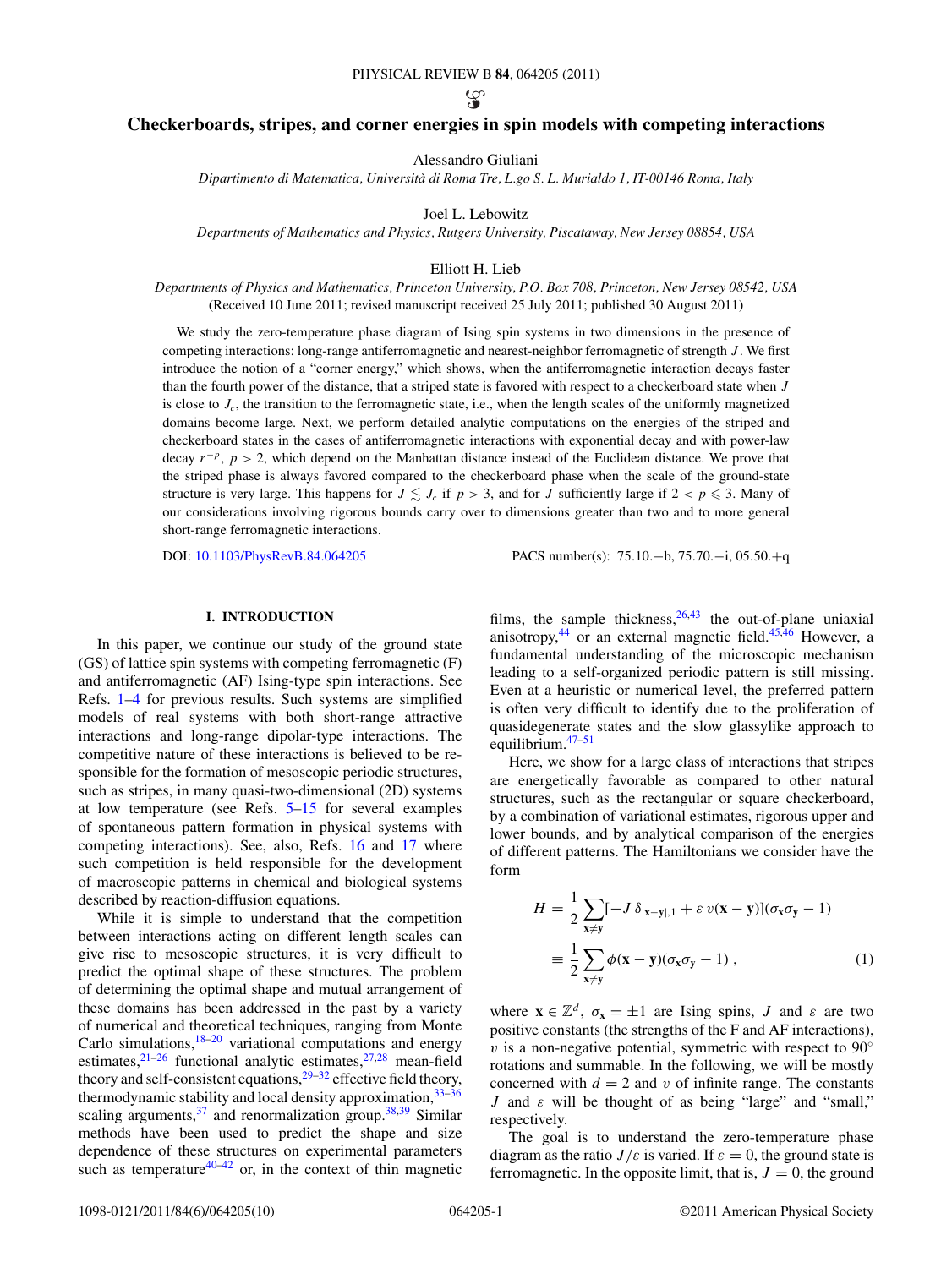<span id="page-1-0"></span>state displays some nontrivial alternation between positively and negatively magnetized domains; e.g., if  $v(\mathbf{x}) = |\mathbf{x}|^{-p}$ ,  $p > d$ , then the ground state is the period-2 antiferromagnetic Néel state.<sup>[52](#page-9-0)</sup> As the ratio  $J/\varepsilon$  is increased from zero to large values, the GS changes to reduce the number of antiferromagnetic bonds. This can be achieved by generating uniformly magnetized structures of larger and larger length scales. It is often assumed that the ground-state configurations are periodic, and display either checkerboard or striped order, depending on the specific choice of the interaction and the value of *J*. In Ref. [24,](#page-8-0) it was shown that, for  $v(\mathbf{x}) = |\mathbf{x}|^{-3}$  and *J* large enough, the optimal striped configuration has lower energy than the optimal checkerboard configuration (contrary to the erroneous conclusions of Ref. [21,](#page-8-0) where a similar computation was performed). This leads to the conjecture [still unproven, but supported by several numerical works (see, e.g., Refs. [20,22,](#page-8-0) and [23\)](#page-8-0)] that the ground-state configurations of Eq. [\(1\)](#page-0-0) with  $v(\mathbf{x}) = |\mathbf{x}|^{-3}$  and *J* large display periodic striped order.

There is also evidence for the fact that the sequence of transitions to the ferromagnetic phase has some universal features, $8,53-56$  $8,53-56$  and that the emergence of stripes is essentially *independent of many details of the F and AF interactions*. However, the reason for this is still unclear and puzzling because stripes break the symmetry of the lattice.

In this paper, we prove that striped patterns are favored, within a natural class of variational states, when the scale of the GS structure is very large compared to the range of the FM interaction. A simple explanation of this fact can be based on the concept of *corner energy*, which suggests that the intersection points among straight phase separation lines can be thought of as elementary excitations of the system with positive energy, at least in the case that the AF interaction decays faster then *r*−<sup>4</sup> at large distances. Our argument is substantiated by explicit computations in the simple case that the AF interaction depends on the Manhattan (*L*1) distance between sites and decays as *r*−*<sup>p</sup>*, *p >* 2, at large distances.

The rest of the paper is organized as follows. In Sec.  $II$ , we introduce the notions of line and corner energies and present our argument explaining why stripes are favored as compared to checkerboard when the AF interaction decays at infinity faster than *r*<sup>−</sup><sup>4</sup> and the scale becomes very large compared to the lattice spacing. In Sec. [III,](#page-2-0) we present detailed analytical computations of the stripe and checkerboard energies in cases where the AF interaction depends on the Manhattan distance between sites and decays either exponentially or as a power law  $r^{-p}$ ,  $p > 2$ . In Appendix [A,](#page-5-0) we rigorously compute the critical strength  $J_c$  of the FM interaction separating a FM from a non-FM phase, when the AF interaction decays at infinity faster than  $r^{-3}$ . In Appendix [B,](#page-5-0) we prove that power-law interactions depending on the Euclidean distance between sites are reflection positive. This implies that, if the GS consists of stripes, it will be periodic. Finally, in Appendix [C,](#page-6-0) we discuss in some more detail the zero-temperature phase diagram of the model when the AF potential is an exponential Kac interaction; in this case, we have evidence for a transition from checkerboard to stripes as *J* is increased from zero to *Jc*. The conjecture is verified by rigorous upper and lower bounds on the GS energy.

### **II. LINES AND CORNERS**

In this section, we show that the formation of stripes of mesoscopic size in  $d = 2$  is essentially independent of the nature of the AF interaction in Eq. [\(1\)](#page-0-0), as long as it is long range and falls off faster than  $|\mathbf{x}|^{-4}$ , i.e.,  $0 \le v(\mathbf{x}) \le K |\mathbf{x}|^{-4-\delta}$ for some constants  $K, \delta > 0$ . According to this argument, the occurrence of stripes is related to the sign and the relative sizes of line and corner energies, which we now define.

Consider a system in a square box of side length *L* with half the spins up and half down, separated by a vertical line, called an antiphase boundary. When the falloff of  $v$  is faster than  $|x|^{-3}$ , the energy divided by *L* will have a nice limit as  $L \rightarrow \infty$ , which is defined to be the **line energy**  $\tau$ :

$$
\tau = -2 \lim_{L \to \infty} L^{-1} \sum_{\substack{-L/2 < x_1 \leq 0 \\ 1 \leq x_2 \leq L}} \sum_{\substack{1 \leq y_1 \leq L/2 \\ 1 \leq y_2 \leq L}} \phi(\mathbf{x} - \mathbf{y}).\tag{2}
$$

The energy per unit length *τ* has the interpretation of *surface tension* of an infinite straight line, and is linear in *J*, i.e.,  $\tau = 2(J - J_c)$  for a suitable positive constant  $J_c$ .

At  $J = J_c$ , the surface tension of an infinite straight line vanishes and there is coexistence of the FM ground state with the ground state corresponding to a single isolated antiphase boundary. It is intuitive that, for all  $J > J_c$ , the ground state is ferromagnetic, since the energies of ferromagnetic contours (or, at least, of *straight* FM contours) are positive. See Appendix A for a proof of stability of the FM state against arbitrary contours. For  $J < J_c$ , the GS is certainly not FM, because the system reduces its energy by producing antiphase boundaries.

Next, we define a **corner energy**  $\kappa$  by first taking two crossed, vertical and horizontal, antiphase boundaries in the box of size *L*. The energy of this configuration is, to first approximation, 2*τL*. The difference between this energy and  $2\tau L$  has a limit as  $L \rightarrow \infty$  whenever the falloff of *v* is faster than  $|x|^{-4}$ . This difference is the corner energy  $\kappa$ , and is given by the formula

$$
\kappa = 4 \sum_{\mathbf{x} \in Q_1} \sum_{\mathbf{y} \in Q_3} \phi(\mathbf{x} - \mathbf{y}) + 4 \sum_{\mathbf{x} \in Q_2} \sum_{\mathbf{y} \in Q_4} \phi(\mathbf{x} - \mathbf{y}), \qquad (3)
$$

where  $Q_1$ ,  $Q_2$ ,  $Q_3$ , and  $Q_4$  are the first, second, third, and fourth quadrant in  $\mathbb{Z}^2$ , respectively. Note that  $\kappa$  does not depend on the nearest-neighbor interaction energy and is therefore positive for the Hamiltonian in Eq. [\(1\)](#page-0-0).

We now observe that, if the GS is made up of a rectangular checkerboard (not necessarily periodic), then it consists of a mixture of horizontal and vertical lines, and hence has corners where these lines intersect. To lower the energy, one can replace the horizontal lines by the same number of vertical lines, thereby eliminating the corners. While the increased density of vertical lines increases the energy, the saving on the corners more than makes up for it when the scale is large enough and  $J \lesssim J_c$ . In fact, consider a configuration of sparse straight lines, all typically at a mutual distance larger than  $R \gg 1$ . The interaction energy of any vertical (resp. horizontal) line in a square box of side*L* with all the other vertical (resp. horizontal) lines is positive and smaller than (const)  $LR^{-1-\delta}$ , which follows from the fact that  $0 \le v(\mathbf{x}) \le K|\mathbf{x}|^{-4-\delta}$ . Similarly, the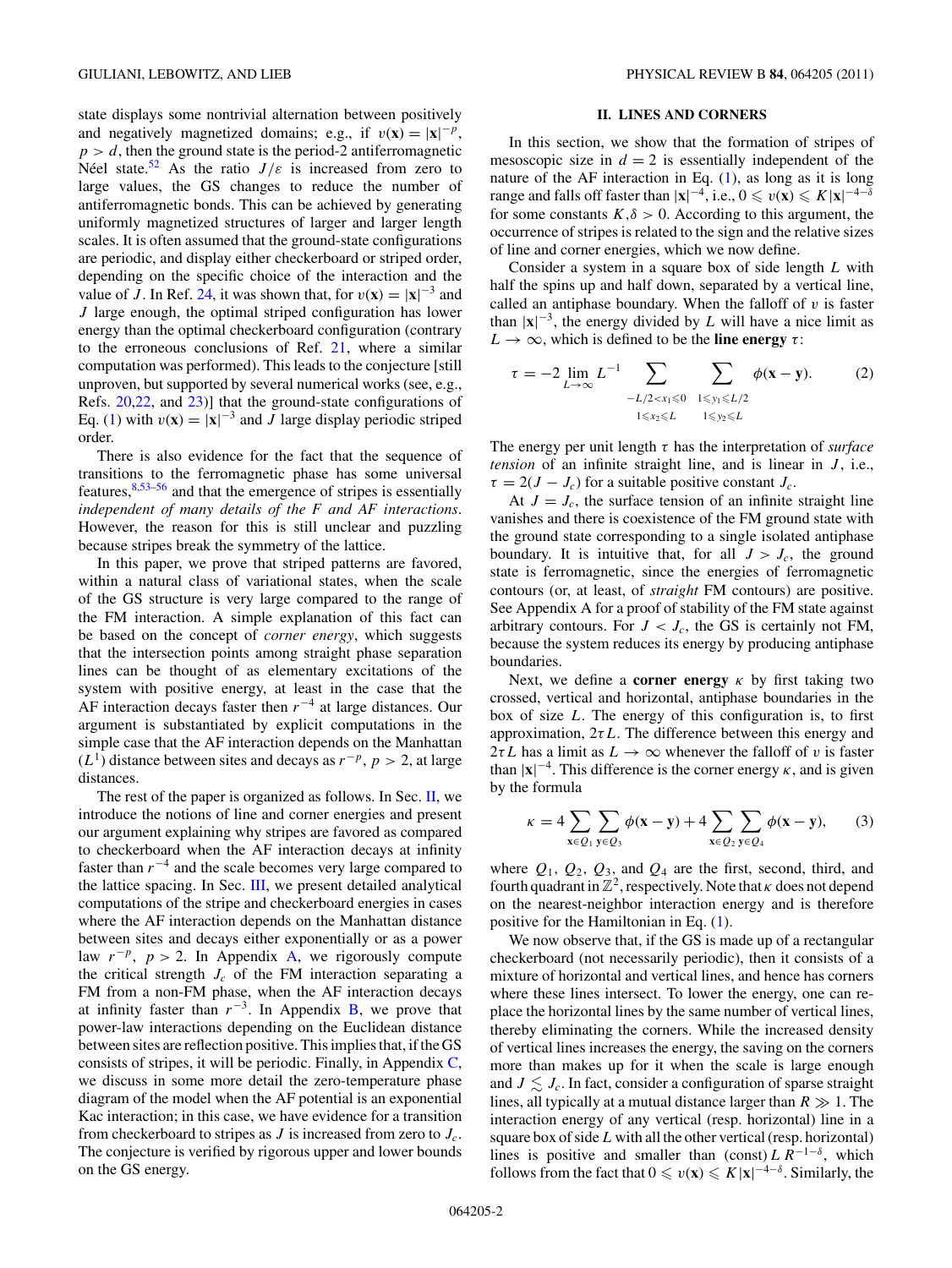<span id="page-2-0"></span>interaction energy of any corner with all the other corners is negative and smaller in absolute value than (const) *R*<sup>−</sup>*<sup>δ</sup>* . Therefore, the total energy  $E_{\Lambda}$  of a configuration of widely separated straight lines in a square box  $\Lambda \subset \mathbb{Z}^2$  of side *L* has the form

$$
E_{\Lambda} = [\tau + O(R^{-1-\delta})](M_1 + M_2)L + [\kappa - O(R^{-\delta})]M_1M_2,
$$
\n(4)

where  $M_1$  ( $M_2$ ) is the total number of horizontal (vertical) lines and we recall that the line energy  $\tau = 2(J - J_c)$  is *negative* for the considered values of *J*,  $J \lesssim J_c$ . Equation (4) shows that, for given  $M = M_1 + M_2$  of order  $L/R$ , it is energetically favorable to have  $M_1 M_2 \ll L^2/R^2$ . In fact, if the number of corners was  $\approx L^2/R^2$ , than we could decrease the energy by rotating all the vertical (horizontal) lines by 90◦, making them horizontal (vertical) and placing them halfway between the existing horizontal (vertical) lines. The decrease in energy due to elimination of the corners would be of the order  $L^2/R^2$ , while the increase, due to increased repulsion energy between lines, would be of the order  $L^2/R^{2+\delta}$ , which is much smaller. Therefore, after this rotation, the final configuration would have an energy equal to  $[-|\tau| + O(R^{-1-\delta})](M_1 +$  $M_2/L$ , which is strictly smaller than the one of the initial configuration. From this expression, it is apparent that the optimal line separation, which can be computed by balancing the line energy with the repulsion energy between lines, is of the order  $R \simeq |\tau|^{1/(1+\delta)}$ . Therefore, having *R* large requires having  $|\tau|$  small, that is, *J* sufficiently close to the critical value  $J_c$ . This also indicates that the GS energy per site scales as  $-|\tau|^{(2+\delta)/(1+\delta)}$  at small negative values of  $\tau$ . By the methods of Appendix [A,](#page-5-0) we can prove a rigorous lower bound, showing that the actual GS energy scales exactly as  $-|\tau|^{(2+\delta)/(1+\delta)}$  for *τ* small and negative. This is a strong indication for stripes in the parameter range under consideration.

The previous discussion shows that *corners play the role of elementary excitations, with a positive energy cost, which can be eliminated by rotating straight lines by 90*◦. A similar analysis shows that also the "half corners" produced each time that a nonstraight antiphase boundary has a 90◦ turn have a finite positive cost. Therefore, we can give a similar argument to exclude the presence of large isolated rectangles in the GS. We are, however, not able to exclude the presence of more complicated "excitations" in the GS.

Regarding the condition on the large distance decay of the AF interactions, we do not think it is sharp. However, in the general case, the balance between the corner and line energies is much more subtle. In fact, if the decay of the AF potential is  $\sim r^{-p}$ , 2 < *p* < 4, then the corner energy is formally infinite; however, corner-corner interactions have an oscillatory sign and such oscillations make the effective energy of each corner finite and approximately proportional to  $R^{4-p}$  if 2 < p < 4, where R is the distance to the neighboring corner. It is straightforward to check that, if the corners have a finite density, then their contribution to the specific GS energy is comparable to the line-line interaction and of the order of  $R^{2-p}$ , where *R* is the typical separation between lines. Therefore, by rotating the vertical lines by  $90°$ , we gain the corner energies and lose some line-line interaction energy, both of the order (const) $R^{2-p}L^2$ ; to decide whether the saving makes up for the loss, we need to compute the constant prefactors. This will be done analytically in the next section, in the special case of AF interactions depending on the Manhattan distance between sites. The computation shows that, when we rotate the vertical lines by 90◦ and eliminate the corners, the saving overcomes the loss for all *p >* 2. It remains to be seen whether this saving is an accident of the specific model considered below or whether there is a general physical reason behind the result.

We note that in the special case that the AF interaction is reflection positive,  $52$  given that the configurations entering the GS are all straight vertical (horizontal) lines, then they have to be periodically arranged. This follows from the analysis in Refs. [1–4.](#page-8-0)

### **III. COMPARISON OF THE STRIPE AND CHECKERBOARD ENERGIES**

In this section, we perform explicit analytic computations of the energies of the stripe and checkerboard states for different choices of the falloff of the long-range AF potential. We focus on the (analytically) simple case of interactions depending on the Manhattan  $(L_1)$  distance  $\|\mathbf{x}\|_1 := |x_1| + |x_2|$  between sites. Our calculations complement and simplify those in Ref. [24.](#page-8-0)

Let us consider Eq. [\(1\)](#page-0-0) with  $d = 2$ ,  $\varepsilon = 1$ , and

$$
v(\mathbf{x}) = \int_0^\infty d\alpha \,\mu(\alpha) e^{-\alpha ||\mathbf{x}||_1} \,, \tag{5}
$$

with  $\mu(\alpha)$  a positive measure. We will be particularly concerned with two cases:

(i) exponential interactions  $v(\mathbf{x}) = \gamma^2 e^{-\gamma ||\mathbf{x}||_1}$  corresponding to the choice  $\mu(\alpha) = \gamma^2 \delta(\alpha - \gamma)$  in Eq. (5);

(ii) power-law interactions  $v(\mathbf{x}) = ||\mathbf{x}||_1^{-p}$ , with  $p > 2$ , corresponding to the choice  $\mu(\alpha) = \alpha^{p-1}/\Gamma(p)$  in Eq. (5).

As mentioned above, the choice Eq.  $(5)$  is made to simplify the computations; choosing Euclidean rather than Manhattan distance should not make a difference from the physical point of view. Let us remark that the potential in Eq. (5) is *reflection positive*[52](#page-9-0) and so is the (more usual) power-law potential *v*(**x**) =  $|\mathbf{x}|^{-p}$ , with  $|\mathbf{x}| = \sqrt{x_1^2 + x_2^2}$  the Euclidean distance (see Appendix  $\bf{B}$ ). The property of reflection positivity is not explicitly used in the computations below but, as observed at the end of previous section, it implies that if the GS consists of stripes, then these must be regularly spaced (see Refs. [1–4\)](#page-8-0).

Let  $s_h(x)$  be the one-dimensional (1D) profile of period 2*h*, obtained by extending periodically over  $\mathbb Z$  the function  $f$ :  $(-h,h]$  → R such that  $f(x) = sign(x - 1/2)$  for  $x = -h +$ 1, ..., h. Let  $e_c(h)$  be the specific energy of the checkerboard configuration  $\sigma_{\mathbf{x}} = s_h(x_1) s_h(x_2)$ , and let  $e_s(h)$  be the specific energy of the striped configuration  $\sigma_{\mathbf{x}} = s_h(x_1)$ . We start by computing the specific energy  $e(h_1,h_2)$  of the "rectangular" configuration  $s_{h_1}(x_1)s_{h_2}(x_2)$ . We have

$$
e(h_1, h_2) = \frac{2J}{h_1} + \frac{2J}{h_2} - \frac{1}{h_1 h_2} \int_0^{\infty} d\alpha \mu(\alpha)
$$
  
 
$$
\times \sum_{\substack{1 \le x_1 \le h_1 \\ 1 \le x_2 \le h_2}} \sum_{y \in \mathbb{Z}^2} e^{-\alpha |x_1 - y_1|} e^{-\alpha |x_2 - y_2|} \chi(\sigma_x \ne \sigma_y),
$$

(6)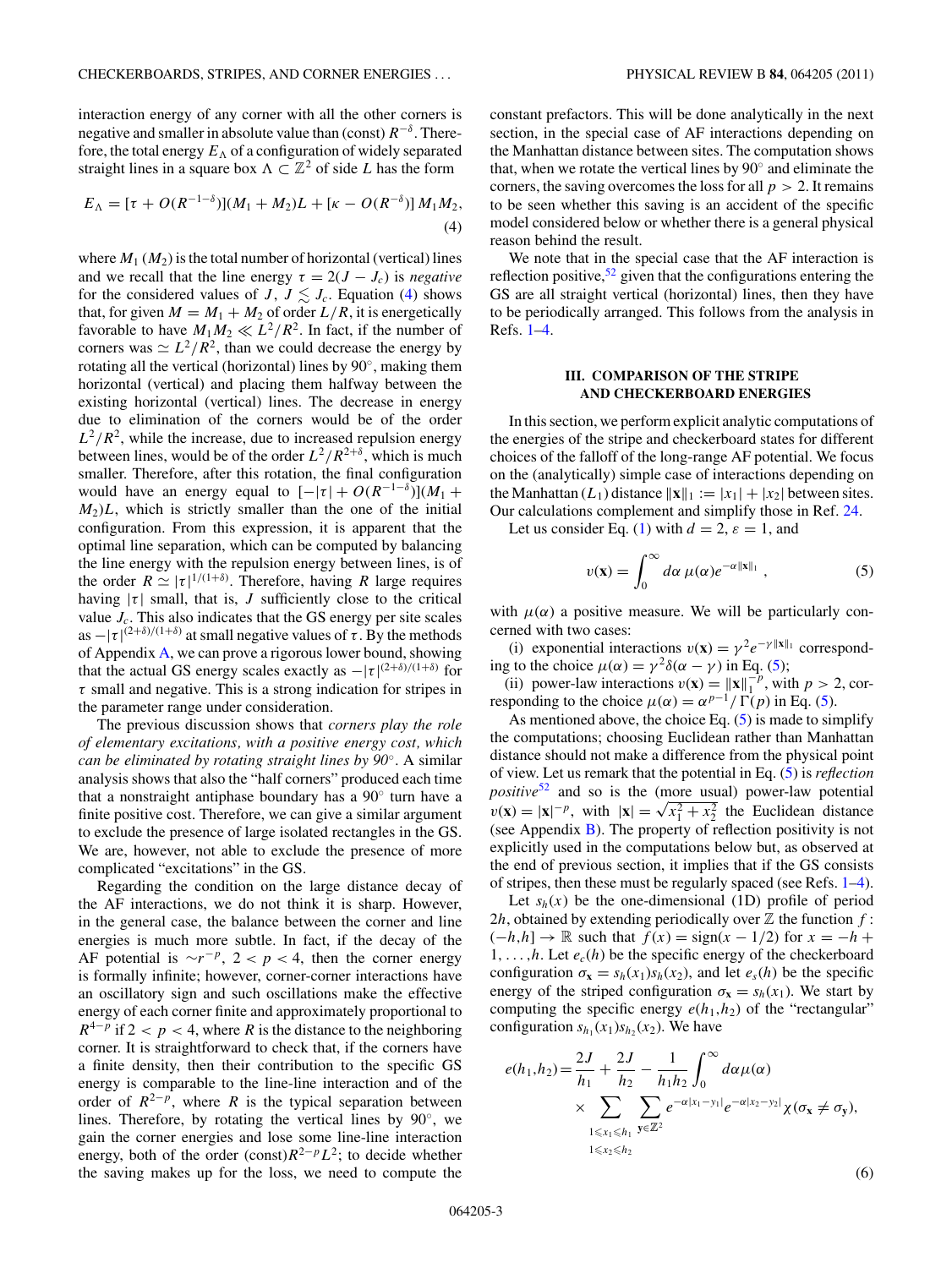<span id="page-3-0"></span>where  $\chi$  (condition) is = 1 if the condition is satisfied and = 0 otherwise. After some straightforward algebra,

$$
e(h_1, h_2) = \frac{2J}{h_1} + \frac{2J}{h_2} + 2\int_0^\infty \frac{d\alpha}{\alpha^2} \mu(\alpha) \Bigg[ -A_\alpha \frac{\tanh(\alpha h_1/2)}{\alpha h_1/2} -A_\alpha \frac{\tanh(\alpha h_2/2)}{\alpha h_2/2} + B_\alpha \frac{\tanh(\alpha h_1/2)}{\alpha h_1/2} \frac{\tanh(\alpha h_2/2)}{\alpha h_2/2} \Bigg],
$$
\n(7)

*,*

where

$$
A_{\alpha} = \frac{(\alpha/2)^3 \cosh(\alpha/2)}{\sinh^3(\alpha/2)} , \qquad B_{\alpha} = \frac{(\alpha/2)^4}{\sinh^4(\alpha/2)} . \tag{8}
$$

Note that, for small  $\alpha$ ,  $A_{\alpha} \simeq 1 - (1/15)(\alpha/2)^4$  and  $B_{\alpha} \simeq 1 (2/3)(\alpha/2)^2$ , which will be useful in the following.

Using Eq. (7), we see that the energy of a striped configuration of period *h* is equal to

$$
e_s(h/2) = \frac{4J}{h} + 2\int_0^\infty \frac{d\alpha}{\alpha^2} \mu(\alpha) \Bigg[ -2A_\alpha \frac{\tanh(\alpha h/4)}{\alpha h/2} \Bigg], \quad (9)
$$

while the one of a checkerboard configuration of period 2*h* is

$$
e_c(h) = \frac{4J}{h} + 2\int_0^\infty \frac{d\alpha}{\alpha^2} \mu(\alpha) \Bigg[ -2A_\alpha \frac{\tanh(\alpha h/2)}{\alpha h/2} + B_\alpha \frac{\tanh^2(\alpha h/2)}{(\alpha h/2)^2} \Bigg].
$$
 (10)

It is interesting to note that the various terms in Eqs.  $(7)$ ,  $(9)$ , and (10) have a clear interpretation in terms of the notions of "line energy" and "corner energy," introduced in Sec. [II.](#page-1-0) In fact, looking at Eq. (7), the terms proportional to *J* correspond to the FM surface tension energy; the integral terms with the integrand proportional to  $A_\alpha$  correspond to the AF line energy (including both the negative AF surface tension and the repulsive line-line interactions); the integral term with the integrand proportional to  $B_\alpha$  corresponds to the AF corner energy (including both the positive corner self-energy and the attractive corner-corner interactions). The analogous terms in Eqs. (9) and (10) have a similar interpretation; note that  $e_c(h)$ includes a positive contribution from the corner energy, which does not appear in  $e_s(h/2)$ , while the contribution from the line energy is smaller than the corresponding one in  $e_s(h/2)$ .

As we discussed above, the goal is to find the balance between these terms when the scale of the relevant structures is large compared to the lattice spacing. We will, in fact, show that when  $h \gg 1$ , then  $e_c(h) > e_s(h/2)$ , which is equivalent to

$$
\frac{1}{2} \int_0^\infty \frac{d\alpha}{\alpha^2} \mu(\alpha) B_\alpha \frac{\tanh^2(\alpha h/2)}{(\alpha h/2)^2} > \int_0^\infty \frac{d\alpha}{\alpha^2} \mu(\alpha) A_\alpha \frac{\tanh(\alpha h/2) - \tanh(\alpha h/4)}{\alpha h/2}, \quad (11)
$$

implying that the GS is striped. This will be proved below by treating separately the cases of exponential interactions and of power-law interactions, with  $p > 4$ ,  $p = 4$ ,  $3 < p < 4$ ,  $p = 3$ ,  $2 < p < 3$  (which are listed here in the order of increasing difficulty).

*Remark*. Even though Eq. (11) does not involve the parameter *J* , the condition that the scale *h* of the GS structures is large compared to the lattice spacing is satisfied only if *J* is chosen properly. More precisely, as discussed in Sec. [II](#page-1-0) (see also Appendix A), if the AF interaction decays faster than *r*<sup>−</sup>3, then there exists a finite  $J_c$  such that the homogeneous FM state is the GS for all  $J \geq J_c$ ; in this case, the condition that  $h \gg 1$  is valid in the range  $J \lesssim J_c$ . On the contrary, if the decay of the AF interaction is equal to *r*<sup>−</sup><sup>3</sup> or slower, then the condition  $h \gg 1$  is verified for all  $J \gg 1$ . The results below are relevant for *J* belonging to these ranges.

#### A. Exponential interactions and power laws with  $p > 4$

If the AF interaction decays exponentially or as a power law with  $p > 4$ , then we already know from the analysis in Sec. [II](#page-1-0) that  $e_c(h) > e_s(h/2)$  for all  $h \gg 1$ . For completeness, let us check this analytically, using Eq. (11). In the case of exponential interactions, the condition reduces to

$$
\frac{1}{2}B_{\gamma}\frac{\tanh^2(\gamma h/2)}{(\gamma h/2)^2} > A_{\gamma}\frac{\tanh(\gamma h/2) - \tanh(\gamma h/4)}{\gamma h/2}, \quad (12)
$$

which is obviously satisfied for *h* large, simply because the left-hand side goes to zero as *h*<sup>−</sup>2, while the right-hand side goes to zero exponentially fast in *h*. In the case of power-law interactions with  $p > 4$ , the left-hand side of Eq. (11) can be rewritten as

$$
\frac{1}{2} \int_0^\infty d\alpha \,\alpha^{p-3} \, B_\alpha \frac{\tanh^2(\alpha h/2)}{(\alpha h/2)^2}
$$
\n
$$
= \frac{2}{h^2} \int_0^\infty d\alpha \,\alpha^{p-5} B_\alpha \left(\frac{1}{h^{p-2}}\right),\tag{13}
$$

while the right-hand side is

$$
\int_0^\infty d\alpha \,\alpha^{p-3} A_\alpha \frac{\tanh(\alpha h/2) - \tanh(\alpha h/4)}{\alpha h/2}
$$
  
= 
$$
\frac{1}{h^{p-2}} \int_0^\infty d\alpha \,\alpha^{p-3} \frac{\tanh(\alpha/2) - \tanh(\alpha/4)}{\alpha/2} + O\left(\frac{1}{h^{p+2}}\right),
$$
(14)

where, in estimating the error term of order *h*−*p*<sup>−</sup>2, we used the fact that  $|A_{\alpha} - 1| \leq C\alpha^4$  for a suitable constant *C*. Therefore, Eq. (11) is valid, simply because  $h^{-2}$  ≫  $h^{-p+2}$ ,  $\forall p > 4$  for *h* large.

#### **B.** The case  $p = 4$

This case is very similar to the previous one. In fact, the right-hand side can be rewritten and estimated exactly as in Eq. (14), with  $p = 4$ ; in particular, it is  $\sim h^{-2}$ . The left-hand side can be rewritten as

$$
\frac{1}{2} \int_0^\infty d\alpha \, \alpha \, B_\alpha \, \frac{\tanh^2(\alpha h/2)}{(\alpha h/2)^2}
$$
\n
$$
= \frac{2}{h^2} \int_{1/h}^1 \frac{d\alpha}{\alpha} \tanh^2(\alpha h/2) + O\left(\frac{1}{h^2}\right)
$$
\n
$$
= 2 \frac{\log h}{h^2} + O\left(\frac{1}{h^2}\right). \tag{15}
$$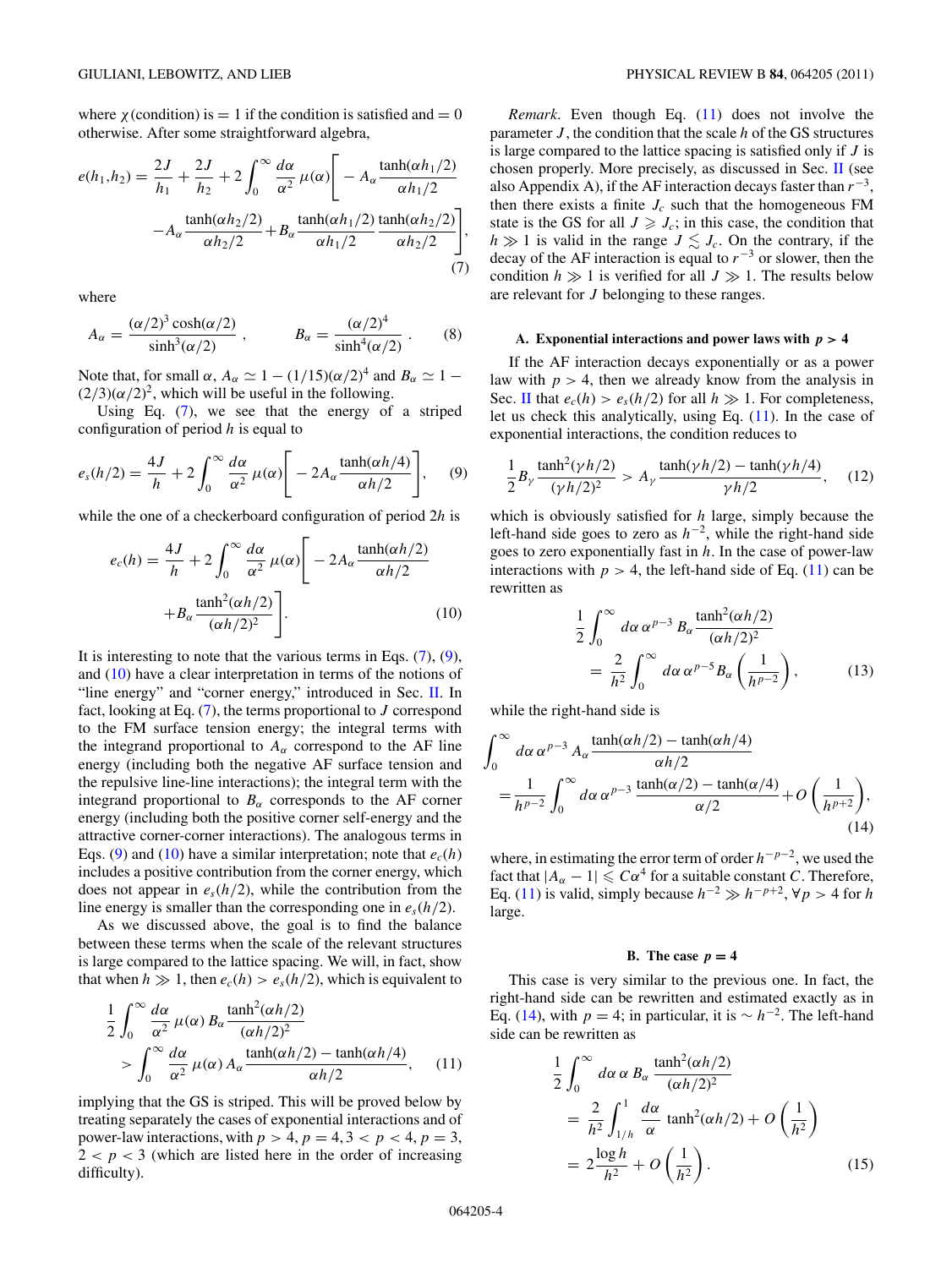Therefore, Eq. [\(11\)](#page-3-0) is valid simply because  $h^{-2} \log h \gg h^{-2}$ for *h* large.

#### C. The case  $p < 4$

If  $p < 4$ , the proof of Eq.  $(11)$  is slightly more subtle because both sides of the inequality scale in the same way as  $h \to \infty$ . In fact, the left-hand side can be rewritten as

$$
\frac{1}{2} \int_0^\infty d\alpha \,\alpha^{p-3} B_\alpha \frac{\tanh^2(\alpha h/2)}{(\alpha h/2)^2}
$$
  
= 
$$
\frac{1}{2} \left(\frac{2}{h}\right)^{p-2} \int_0^\infty d\alpha \,\alpha^{p-3} \frac{\tanh^2 \alpha}{\alpha^2} + O\left(\frac{1}{h^2}\right), \qquad (16)
$$

while the right-hand side reads as

$$
\int_0^\infty d\alpha \,\alpha^{p-3} A_\alpha \frac{\tanh(\alpha h/2) - \tanh(\alpha h/4)}{\alpha h/2}
$$
  
=  $\left(\frac{2}{h}\right)^{p-2} \int_0^\infty d\alpha \,\alpha^{p-3} \frac{\tanh \alpha - \tanh(\alpha/2)}{\alpha} + O\left(\frac{1}{h^{p+2}}\right).$  (17)

Therefore, both sides of Eq. [\(11\)](#page-3-0) scale as  $\sim h^{2-p}$  as  $h \to$ ∞. The inequality is asymptotically valid if and only if the following condition is true:

$$
\frac{1}{2}\int_0^\infty d\alpha \,\alpha^{p-3} \frac{\tanh^2 \alpha}{\alpha^2} > \int_0^\infty d\alpha \alpha^{p-3} \frac{\tanh \alpha - \tanh(\alpha/2)}{\alpha}.\tag{18}
$$

This inequality can be checked numerically in the different ranges  $3 < p < 4$ ,  $p = 3$ , and  $2 < p < 3$ . In fact, if  $p = 3$ , Eq.  $(18)$  is equivalent to

$$
\frac{1}{2} \int_0^\infty d\alpha \, \frac{\tanh^2 \alpha}{\alpha^2} = 0.85256... > \log 2 = 0.69315...
$$
\n(19)

If  $3 < p < 4$ , Eq. (18) is equivalent to

$$
\frac{1}{2}\int_0^\infty d\alpha \,\alpha^{p-5} \tanh^2 \alpha > (2^{p-3} - 1) \int_0^\infty d\alpha \,\alpha^{p-4} (1 - \tanh \alpha).
$$
\n(20)

In the limiting case  $p \to 3^+$ , Eq. (20) is equivalent to Eq. (19), as it should. In the limit  $p \to 4^-$ , Eq. (20) is obviously valid (because the right-hand side tends to a constant, while the left-hand side diverges to  $+\infty$ ). The validity of Eq. (20) for all values of  $p$  in the interval  $(3,4)$  can be checked numerically (see Fig. 1).

Finally, if  $2 < p < 3$ , Eq. (18) is equivalent to

$$
\frac{1}{2} \int_0^\infty d\alpha \, \alpha^{p-5} \tanh^2 \alpha > (1 - 2^{p-3}) \int_0^\infty d\alpha \, \alpha^{p-4} \tanh \alpha.
$$
\n(21)



FIG. 1. A plot of the difference between the right- and left-hand sides of (20) vs *p*, which proves that  $e_s(h/2) < e_c(h)$  for all  $3 < p <$ 4, and *h* large enough.

In the limit  $p \rightarrow 3^-$ , condition (21) reduces to Eq. (19), as it should. In the limit  $p \to 2^+$ , condition (21) reduces to

$$
\log 2 > \int_0^\infty d\alpha \left( \frac{\tanh \alpha}{\alpha^2} - \frac{\tanh^2 \alpha}{\alpha^3} \right) \Longleftrightarrow \log 2 + \frac{1}{2}
$$

$$
= 1.193147\ldots > \int_0^\infty d\alpha \frac{\tanh^3 \alpha}{\alpha^2} = 1.154785\ldots
$$
(22)

The validity of Eq.  $(21)$  for all values of *p* in the interval  $(2,3)$ can be checked numerically (see Fig. 2).

This concludes the proof that  $e_c(h) > e_s(h/2)$ , whenever *h* is large, for all power-law decays with exponent  $p > 2$  and for exponential interactions. An immediate consequence of this analysis is the following: let  $e_s^*(J) = \min_{h \in \mathbb{N}} e_s(h)$  and  $e_c^*(J) = \min_{h \in \mathbb{N}} e_c(h)$  be the optimal stripe and checkerboard energies at a given  $J$ ; then, if the AF interaction is either exponential or power law with  $p > 3$ , we have  $e_s^*(J) < e_c^*(J)$ for all  $J_c - J$  positive and small enough; if the AF interaction is power law with  $2 < p \leq 3$ , then  $e_s^*(J) < e_c^*(J)$  for all *J* large enough.



FIG. 2. A plot of the difference between the right- and left-hand sides of (21) vs *p*, which proves that  $e_s(h/2) < e_c(h)$  for all  $2 < p <$ 3, and *h* large enough.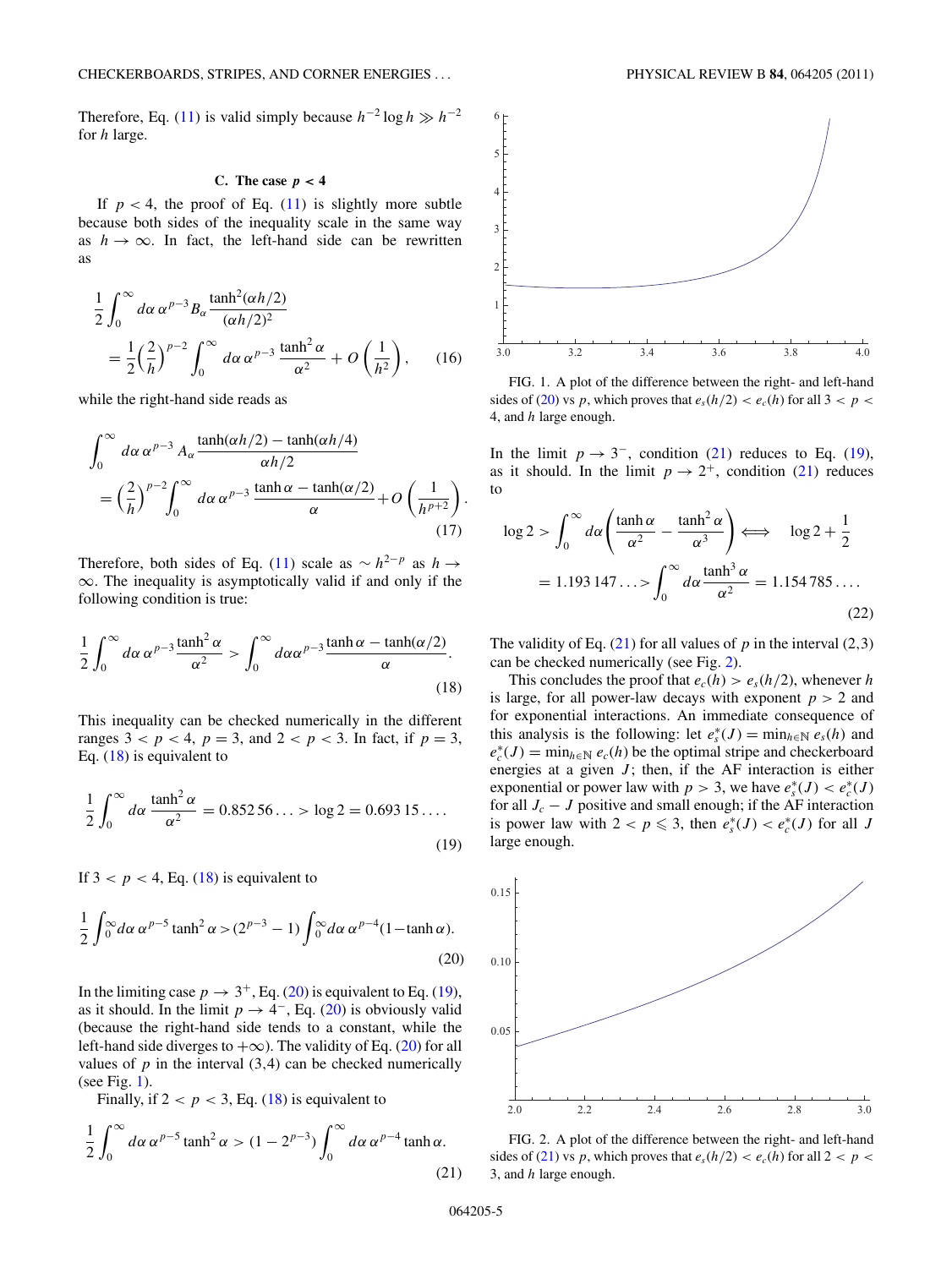<span id="page-5-0"></span>In conclusion, we showed for a two-dimensional spin model with competing short-range (nearest-neighbor) FM and long-range AF interactions that stripes are favored with respect to checkerboard when the GS structures are large compared to the range of the FM interaction. If the AF interaction decays faster than *r*<sup>−</sup>4, the emergence of stripes close to the transition to the FM phase can be understood on the basis of a comparison between the sign and relative sizes of the corner and line energies, which is independent of the details of the AF interaction. If the decay at infinity of the AF interaction is slower, then the balance between corner and line energies is more subtle, and the understanding of why stripes are favored relies on explicit computations of the stripe and checkerboard energies, which have been performed here in the simple case that the AF depends on the Manhattan distance between sites. We believe that future progress on the problem will come from a deeper understanding of the reason that interactions that fall off slower than *r*<sup>−</sup><sup>4</sup> always seem to favor stripes.

#### **ACKNOWLEDGMENTS**

We thank O. Penrose and E. Presutti for useful comments and conversations. We gratefully acknowledge financial support from the ERC Starting Grant No. CoMBoS-239694 and from PRIN Grant No. 2008R7SKH2 (A.G.), from NSF Grant No. DMR-08-02120 and AFOSR Grant No. FA-95550- 10-1-0131 (J.L.L.), and from NSF Grant No. PHY-0965859 (E.H.L.). A.G. thanks the Institute for Advanced Studies for hospitality during the completion of this work.

#### **APPENDIX A: A RIGOROUS COMPUTATION OF** *Jc*

Let us assume that the long-range AF interaction decays at infinity faster than  $r^{-3}$ , and let  $\tau = 2(J - J_c)$  be the line energy, as defined in Sec. [II.](#page-1-0) Here, we want to prove that, for all  $J \geq J_c$ , the homogeneous FM state is a GS of Eq. [\(1\)](#page-0-0) (and is the unique GS for  $J > J_c$ ). As already remarked in Sec. [II,](#page-1-0) for  $J < J_c$ , the homogeneous state is *not* a GS, simply because the state with a single straight antiphase boundary has negative energy. If  $J \geq J_c$ , we want to get a lower bound on the energy of an arbitrary state, which is positive, unless the state is homogeneous.

We proceed in a way similar to the proof of Theorem 3 of Ref. [1.](#page-8-0) We need to introduce some definitions; in particular, via the basic Peierls construction, we introduce the definitions of *contours* and *droplets*. Given any spin configuration *σ* on the squared periodic box  $\Lambda$ , we define  $\Delta$  to be the set of sites at which  $\sigma_i = -1$ , i.e.,  $\Delta = \{i \in \Lambda : \sigma_i = -1\}$ . We draw around each  $i \in \Delta$  the four sides of the unit square centered at *i* and suppress the sides that occur twice: we obtain in this way a *closed polygon*  $\Gamma(\Delta)$ , which can be thought as the boundary of  $\Delta$ . Each side of  $\Gamma(\Delta)$  separates a point  $i \in \Delta$  from a point *j* ∉  $\Delta$ . At every vertex of  $\Gamma(\Delta) \cap \Lambda^*$ , with  $\Lambda^*$  the dual lattice of  $\Lambda$ , there can be either two or four sides meeting. In the case of four sides, we deform slightly the polygon, "chopping off" the edge from the squares containing a negative spin. When this is done,  $\Gamma(\Delta)$  splits into disconnected polygons  $\Gamma_1, \ldots, \Gamma_r$  which are called *contours*. Note that, because of the choice of periodic boundary conditions, all contours are closed but can possibly wind around the box  $\Lambda$ . The definition of contours naturally induces a notion of connectedness for the spins in  $\Delta$ : given  $i, j \in \Delta$ , we shall say that *i* and *j* are connected if there exists a sequence  $(i = i_0, i_1, \ldots, i_n = j)$ such that  $i_m$ ,  $i_{m+1}$ ,  $m = 0, \ldots, n-1$ , are nearest neighbors and none of the bonds  $(i_m, i_{m+1})$  crosses  $\Gamma(\Delta)$ . The maximal connected components  $\delta_i$  of  $\Delta$  will be called *droplets* and the set of droplets of  $\Delta$  will be denoted by  $\mathcal{D}(\Delta) = {\delta_1, \ldots, \delta_s}$ . Note that the boundaries  $\Gamma(\delta_i)$  of the droplets  $\delta_i \in \mathcal{D}(\Delta)$  are all distinct subsets of  $\Gamma(\Delta)$  with the property  $\bigcup_{i=1}^{s} \Gamma(\delta_i) = \Gamma(\Delta)$ .

Given the definitions above, let us rewrite the energy  $E_{\Lambda}(\underline{\sigma}_{\Lambda})$  of  $\underline{\sigma}_{\Lambda}$  in a box  $\Lambda \subset \mathbb{Z}^2$  with periodic boundary conditions as

$$
E_{\Lambda}(\underline{\sigma}_{\Lambda}) = 2J \sum_{\Gamma \in \Gamma(\Delta)} |\Gamma| - \sum_{\delta \in \mathcal{D}(\Delta)} E_{\text{dip}}(\delta) , \quad (A1)
$$

where  $E_{\text{dip}}(\delta) := 2\varepsilon \sum_{\mathbf{x} \in \delta} \sum_{\mathbf{y} \in \Delta^c} v(\mathbf{x} - \mathbf{y})$ , which can be bounded from above as

$$
E_{\text{dip}}(\delta) = 2\varepsilon \sum_{\mathbf{n} \in \mathbb{Z}^2} v(\mathbf{n}) \sum_{\mathbf{x} \in \delta} \sum_{\mathbf{y} \in \Delta^c} \chi(\mathbf{x} - \mathbf{y} = \mathbf{n})
$$
  
\$\leqslant 2\varepsilon \sum\_{\mathbf{n} \in \mathbb{Z}^2} v(\mathbf{n}) \sum\_{\mathbf{x} \in \delta} \sum\_{\mathbf{y} \in \mathbb{Z}^2 \setminus \delta} \chi(\mathbf{x} - \mathbf{y} = \mathbf{n}). (A2)\$

Now, the number of ways in which  $\mathbf{n} = (n_1, n_2)$  may occur as the difference  $\mathbf{x} - \mathbf{y}$  or  $\mathbf{y} - \mathbf{x}$  with  $\mathbf{x} \in \delta$  and  $\mathbf{y} \notin \delta$  is at most  $\sum_{\Gamma \in \Gamma(\delta)} \sum_{i=1}^2 |\Gamma|_i |n_i|$ , where  $|\Gamma|_i$  is the number of faces in  $\Gamma$ orthogonal to the *i*th coordinate direction. Therefore,

$$
E_{\text{dip}}(\delta) \leqslant \varepsilon \sum_{\Gamma \in \Gamma(\delta)} \sum_{\mathbf{n} \in \mathbb{Z}^2} \nu(\mathbf{n}) \sum_{i=1}^2 |\Gamma|_i |n_i|
$$
  
=  $2\varepsilon \sum_{\Gamma \in \Gamma(\delta)} |\Gamma| \sum_{\substack{\mathbf{n} \in \mathbb{Z}^2:\\n_i > 0}} n_1 \nu(\mathbf{n}) = 2J_c \sum_{\Gamma \in \Gamma(\delta)} |\Gamma|.$  (A3)

Plugging this back into Eq. (A1) gives

$$
E_{\Lambda}(\underline{\sigma}_{\Lambda}) \geqslant 2(J - J_c) \sum_{\Gamma \in \Gamma(\Delta)} |\Gamma| \,, \tag{A4}
$$

which readily implies that the uniformly magnetized state is a GS for all  $J \geq J_c$  and that it is the only GS for  $J > J_c$ .

As remarked in Sec. [II](#page-1-0) [see the paragraph after Eq.  $(4)$ ], the same method leading to Eq. (A4) allows us to prove that, as  $\tau =$  $2(J - J_c)$  tends to zero from the left, the specific ground-state energy scales as  $-|\tau|^{(2+\delta)/(1+\delta)}$ , which is the same scaling as the optimal stripes energy for  $\tau$  small and negative. However, we will not belabor the details of this computation here.

## **APPENDIX B: REFLECTION POSITIVITY OF POWER-LAW INTERACTIONS**

In this appendix, we prove that  $v(\mathbf{x}) = |\mathbf{x}|^{-p}$ , with  $p > 0$ and  $|\mathbf{x}| = |\mathbf{x}|_2 = \sqrt{x_1^2 + x_2^2}$  the usual Euclidean distance, is a reflection-positive (RP) potential, which may be a useful remark for a possible future proof of the periodicity of the GS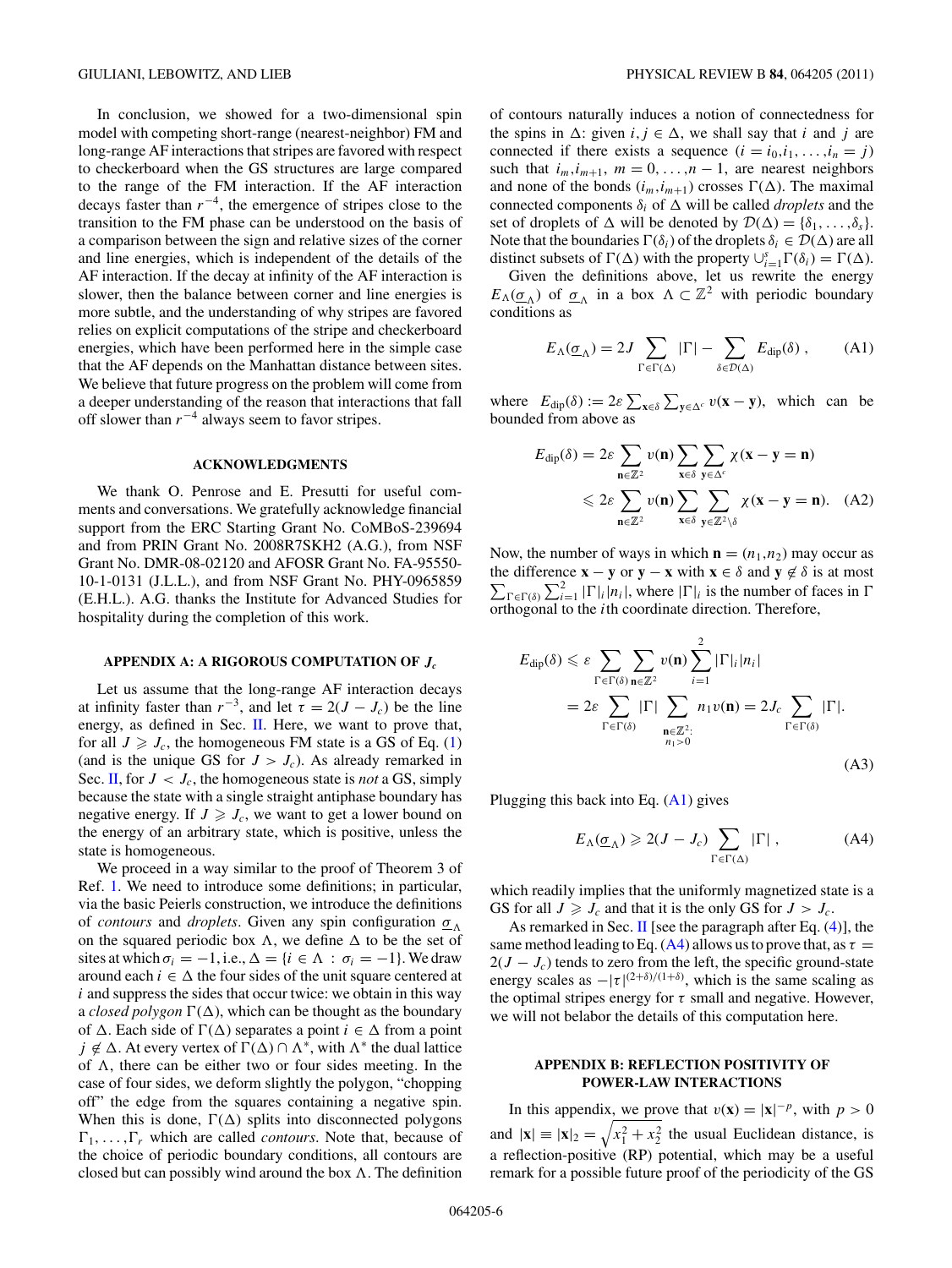<span id="page-6-0"></span>of Eq. [\(1\)](#page-0-0) with  $v(\mathbf{x}) = |\mathbf{x}|^{-p}$ . We recall that *v* is RP if, for all compactly supported functions  $f : \mathbb{Z}^2 \to \mathbb{C}$ ,

$$
\sum_{\substack{x_1, y_1 \ge 1 \\ x_2, y_2 \in \mathbb{Z}}} \bar{f}_x f_y v(x_1 + y_1 - 1, x_2 - y_2) \ge 0.
$$
 (B1)

By Schur's product theorem, pointwise products of RP potentials are reflection positive. Therefore, in order to prove that  $|\mathbf{x}|^{-p}$  is RP for all  $p > 0$ , it is enough to show that  $|\mathbf{x}|^{-1}$ and  $|\mathbf{x}|^{-\lambda}$ , with  $0 < \lambda < 1$ , are separately RP. If  $v(\mathbf{x}) = |\mathbf{x}|^{-1}$ and  $x_1 \geqslant 1$ ,

$$
v(x_1, x_2) = \frac{1}{\sqrt{x_1^2 + x_2^2}}
$$
  
=  $\frac{1}{2\pi^2} \int_{-\infty}^{+\infty} dk \int_{-\infty}^{+\infty} dp \int_{-\infty}^{+\infty} dq \frac{e^{ikx_1 + ipx_2}}{k^2 + p^2 + q^2}$   
=  $\frac{1}{2\pi} \int_{-\infty}^{+\infty} dp \int_{-\infty}^{+\infty} dq \frac{e^{ipx_2}}{\sqrt{p^2 + q^2}} e^{-x_1 \sqrt{p^2 + q^2}}$  (B2)

from which (B1) readily follows. If  $v(\mathbf{x}) = |\mathbf{x}|^{-\lambda}$ , with 0 <  $\lambda$  < 1, then (B<sub>1</sub>) follows if we prove the stronger result

$$
\int_0^\infty dx_1 \int_{-\infty}^0 dy_1 \int_{-\infty}^{+\infty} dx_2 \int_{-\infty}^{+\infty} dy_2 \, \frac{\rho(\mathbf{x})\rho(\mathbf{y})}{|\mathbf{x} - \mathbf{y}|^\lambda} \geq 0, \quad \text{(B3)}
$$

if  $\rho(x)$  is a smooth compactly supported real function, with support contained in  $\mathbb{R}^2 \setminus \{x_1 = 0\}$ , and such that  $\rho(-x_1, x_2) =$  $\rho(x_1, x_2)$ . Using the Fourier transform of  $|\mathbf{x}|^{-\lambda}$  (see, e.g., Ref. [57,](#page-9-0) Theorem 5.9]), and proceeding as in Ref. [58,](#page-9-0) we can rewrite the left-hand side of  $(B3)$  as

$$
\frac{1}{2^{\lambda}\pi} \frac{\Gamma\left(1-\frac{\lambda}{2}\right)}{\Gamma\left(\frac{\lambda}{2}\right)} \int_{\mathbb{R}^2} d\mathbf{k} \int_{x_1, y_1>0} x_2 \log \frac{\rho^{i k_1 (x_1+y_1) \rho^{i k_2 (x_2-y_2)}}{x_2, y_2 \in \mathbb{R}}}{\chi d\mathbf{x} d\mathbf{y} \rho(\mathbf{x}) \frac{e^{ik_1 (x_1+y_1) \rho^{i k_2 (x_2-y_2)}}}{\left(k_1^2+k_2^2\right)^{1-\lambda/2}} \rho(\mathbf{y}).
$$
 (B4)

We observe that, for fixed  $x_1 + y_1 > 0$  and  $k_2$ , the function  $e^{ik_1(x_1+y_1)}(k_1^2+k_2^2)^{-1+\lambda/2}$  is analytic in  $k_1$  in the upper half plane with the cut  $\{i\tau : \tau \geq |k_2|\}$  removed. Deforming the contour of integration in  $dk_1$  to this cut and calculating the jump of the argument across it, we obtain

$$
\int_{-\infty}^{+\infty} dk_1 \frac{e^{ik_1(x_1+y_1)}}{(k_1^2+k_2^2)^{1-\lambda/2}}
$$
  
=  $2 \sin[\pi (1-\lambda/2)] \int_{|k_2|}^{\infty} d\tau \frac{e^{-\tau (x_1+y_1)}}{(\tau^2-k_2^2)^{1-\lambda/2}}$ . (B5)

Plugging this back into  $(B4)$ , we find

$$
\int_{-x_1, y_1>0} \frac{\rho(\mathbf{x})\rho(\mathbf{y})}{|\mathbf{x} - \mathbf{y}|^{\lambda}} = \frac{2^{1-\lambda}}{\pi} \frac{\Gamma(1-\frac{\lambda}{2})}{\Gamma(\frac{\lambda}{2})} \sin[\pi(1-\lambda/2)]
$$
\n
$$
\times \int_{\mathbb{R}} dk_2 \int_{|k_2|}^{\infty} d\tau \frac{1}{(\tau^2 - k_2^2)^{1-\lambda/2}} \int_{x_1, y_1>0}^{x_1, y_1>0} \times dx dy [\rho(\mathbf{x})e^{-\tau x_1 + ik_2x_2}] [\rho(\mathbf{y})e^{-\tau y_1 - ik_2y_2}], \qquad (B6)
$$

which is clearly non-negative. This concludes the proof that  $|\mathbf{x}|^{-p}$  is reflection positive for all  $p > 0$ .

### **APPENDIX C: KAC INTERACTIONS**

In this appendix, we add some comments about the possible structure of the GS of Eq.  $(1)$  in the case that  $v$  is a 2D Kac potential, i.e.,  $v(\mathbf{x}) = \gamma^2 v_0(\gamma \mathbf{x})$ , with  $\gamma$  a small parameter. These may be relevant for the understanding of the "froth problem," addressed by Lebowitz and Penrose in Ref. [59.](#page-9-0) To be definite and make things simple, we restrict to the case of exponential interactions depending on the Manhattan distance:  $v(\mathbf{x}) = \gamma^2 e^{-\gamma ||\mathbf{x}||_1}$ . In this case,  $J_c = 2\gamma^{-1} A_\gamma$  and, if  $J \geq J_c$ , the GS is the homogeneous FM state.

From the computations in Sec. [III,](#page-2-0) we already know that, as  $J \to J_c^-$ , the stripe state is energetically favored as compared to the checkerboard state. If  $e_s^*(J) = \min_{h \in \mathbb{N}} e_s(h)$  and  $e_c^*(J) = \min_{h \in \mathbb{N}} e_c(h)$  are the optimal stripe and checkerboard energies, an explicit computation shows that, if  $0 < \xi :=$  $\gamma (J_c - J) \ll 1,$ 

$$
e_s^*(J) = -\frac{2\xi}{|\log \xi|} + O\left(\frac{\xi \log |\log \xi|}{(\log \xi)^2}\right),
$$
  
\n
$$
e_c^*(J) = -\frac{\xi^2}{2B_\gamma} + O(e^{-1/\xi});
$$
\n(C1)

correspondingly, the scales  $h_s^*$  and  $h_c^*$  of the optimal stripe and checkerboard configurations turn out to be

$$
q_c^* := \frac{\gamma h_c^*}{2} = \frac{2B_\gamma}{\xi} + O(e^{-1/\xi}),
$$
  
\n
$$
q_s^* := \frac{\gamma h_s^*}{2} = \frac{1}{2} |\log \xi| + O(\log |\log \xi|).
$$
 (C2)

Using methods similar to those in the proof of Ref. [1,](#page-8-0) Theorem 3, it is easy to prove that for  $\xi$  small the scaling of  $e_s^*(J)$  is the optimal one; i.e., the absolute ground-state energy per site  $e_0$ admits a lower bound of the form  $e_0 \ge -(\text{const})\xi |\log \xi|^{-1}$ .

It is interesting that the model with exponential Kac interactions also displays a phase where mesoscopic checkerboard are energetically favored with respect to stripes. In fact, note that the periods of the optimal checkerboard and striped states are given by

$$
\gamma J = \left(2A_{\gamma} - 2B_{\gamma} \frac{\tanh q_c^*}{q_c^*}\right) [\tanh q_c^* - q_c^*(1 - \tanh^2 q_c^*)], \quad (C3)
$$

$$
\gamma J = 2A_{\gamma} [\tanh q_s^* - q_s^*(1 - \tanh^2 q_s^*)], \quad (C4)
$$

from which we immediately recognize that, if 
$$
\gamma \ll 1
$$
 and  $1 \lesssim J \ll \gamma^{-1}$ , then  $h_c^*$  and  $h_s^*$  are both  $\ll \gamma^{-1}$ ; therefore, the solution to these equations can be determined by expanding

 $1 \lesssim J \ll$ solution to these equations can be determined by expanding their right-hand sides in Taylor series in *q* and solving to dominant order, which leads to

$$
\frac{\gamma h_c^*}{2} = \left(\frac{9\gamma J}{4}\right)^{1/5} + O[(\gamma J)^{3/5}],
$$
  
\n
$$
e_c^* = -2 + \frac{10}{9} \left(\frac{9\gamma J}{4}\right)^{4/5} + O[(\gamma J)^{6/5}],
$$
  
\n
$$
\frac{\gamma h_s^*}{2} = \left(\frac{3\gamma J}{4}\right)^{1/3} + O(\gamma J),
$$
  
\n
$$
e_s^* = -2 + 2\left(\frac{3\gamma J}{4}\right)^{2/3} + O[(\gamma J)^{4/3}].
$$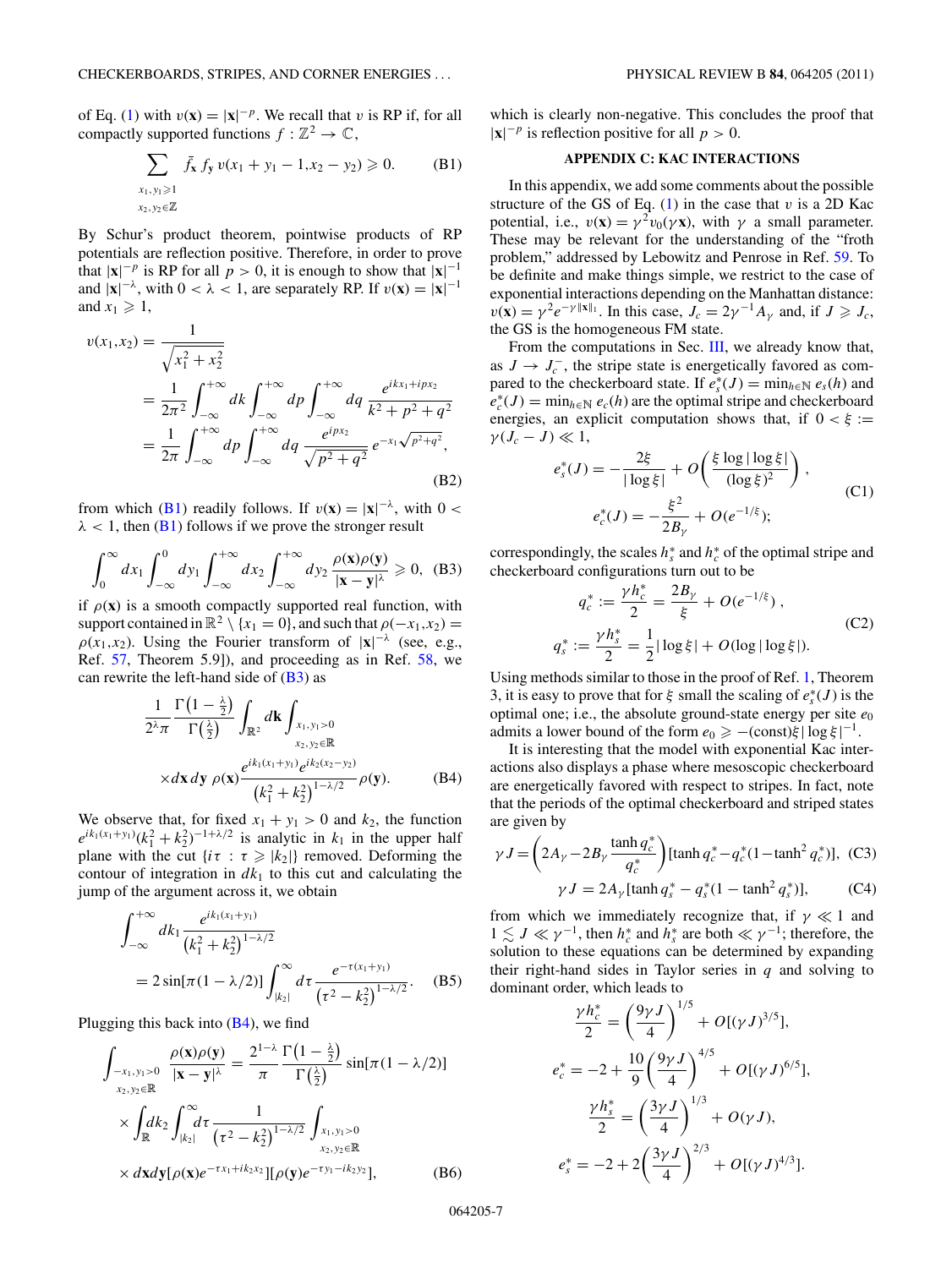

FIG. 3. (Color online) A plot of the optimal checkerboard energy *e*∗ *<sup>c</sup>* (solid line) and of the optimal striped energy *e*<sup>∗</sup> *<sup>s</sup>* (dashed line) vs  $\tilde{J} := \gamma J$  for exponential Kac interactions  $v(\mathbf{x}) = \gamma^2 e^{-\gamma ||\mathbf{x}||_1}$  at  $\gamma = 0.4$ . The plot shows a transition from a case where  $e_c^* < e_s^*$  (for small values of  $\tilde{J}$ ) to a case where  $e_c^* > e_s^*$  (for larger values of  $\tilde{J}$ ). In the limit  $\gamma \ll 1$ , the transition is expected to occur for *J* of the order  $\gamma^{-1}$ .

Therefore, in this regime, the specific energy  $e_c^*$  of the optimal checkerboard configuration is smaller than the specific energy *e*∗ *<sup>s</sup>* of the optimal striped configuration. This suggests that, for any fixed *J* and  $\gamma$  small enough, the ground states of the considered model display periodic checkerboard order, a conjecture supported by the fact that the absolute ground-state energy per site admits a lower bound of the form  $e_0 \ge -2 +$  $(\text{const})(\gamma J)^{4/5}$ , which has the right scaling (see below for a proof).

In conclusion, if the AF interaction is exponential with a Kac-type scaling, we expect that as *J* is increased from 0 to *Jc*, the GS should display a transition from checkerboard to stripes. On the basis of the previous computations, we expect the transition to take place at values of  $\gamma J$  of order one (see Fig. 3).

*Remark*. The scaling of the checkerboard energy as well as the very existence of a checkerboard phase may depend on the specific choice of the Kac potential. In particular, it may depend on the reflection-positivity property of the Kac potential (note that the considered exponential interaction is reflection positive); if  $v_0$  is smoother at the origin [e.g.,  $v_0(\mathbf{x}) =$ *e*<sup>−|x|<sup>2</sup>], the checkerboard phase may disappear or, at least, be</sup> characterized by a completely different scaling behavior. The reason for this is already apparent in a 1D toy model: consider model Eq. [\(1\)](#page-0-0) in  $d = 1$  with  $v(x) = \gamma v_0(\gamma x)$  and  $v_0$  either of the form  $v_0(x) = e^{-|x|}$  or  $v_0(x) = e^{-x^2}$ ; if one optimizes the energy of a configuration consisting of blocks of uniformly magnetized spins of size *h* and alternating sign, the optimal size turns out to be of the order  $\gamma^{-2/3}$  in the exponential case and  $\gamma^{-1}/|\log \gamma|$  in the Gaussian case. This can be seen as follows: The scale of the optimal periodic structure can be found by balancing the energy contributions from the FM and AF interactions; while the first is 2*J/h*, the second is of the order of  $\hat{v}_0(1/\gamma h)$ , with  $\hat{v}_0$  the Fourier transform of  $v_0$ ; the latter depends on the smoothness properties of  $v_0$  and, more specifically, it behaves like  $\hat{v}_0(k) \sim k^{-2}$  or  $\sim e^{-(\text{const})k^2}$  at large  $k$ , in the cases of  $v_0$  exponential or Gaussian, respectively.

Minimization of  $2J/h + \hat{v}_0(1/\gamma h)$  over *h* gives the optimal size of the structures.

The fact that the nature of the checkerboard structure depends on the reflection-positivity properties of the Kac potential is consistent with the fact that the proof of the lower bound on the energy in the Kac regime heavily uses reflection positivity (see next section).

### **1. Lower bound on the energy: Kac regime**

Let us assume that  $1 \lesssim J \ll \gamma^{-1}$ : In this case, we want to prove that  $e_0 \geq -2 + (\text{const})(\gamma J)^{4/5}$ , which asymptotically matches the upper bound  $e_0 \leq e_c^*$  and supports the conjecture that, in this regime, the ground state has checkerboard order. Let  $E_{\Lambda}(\underline{\sigma}_{\Lambda})$  be the energy of the spin configuration  $\underline{\sigma}_{\Lambda}$  in the periodic squared box  $\Lambda$ . Let us consider a partition of  $\Lambda$ into squares  $Q_i$  of side  $\ell$ :  $\Lambda = \bigcup_{i=1}^{|\Lambda|/\ell^2}$ ; given  $\underline{\sigma}_{\Lambda}$  and  $Q_i$  we shall denote by  $\underline{\sigma}_{Q_i}$  the restriction of the spin configuration  $\underline{\sigma}_{\Lambda}$  to the square  $\overline{Q_i}$ . Let  $v_{\gamma}^{\Lambda}(\mathbf{x}) = \gamma^2 \sum_{\mathbf{n} \in \mathbb{Z}^2} e^{-\gamma |\mathbf{x} + \mathbf{n}L|_1}$  and let us rewrite

$$
E_{\Lambda}(\underline{\sigma}_{\Lambda}) = -2 \frac{(\gamma/2)^2}{\tanh^2(\gamma/2)} |\Lambda| + E_{\gamma}^{\Lambda}(\underline{\sigma}_{\Lambda}) + E_{J}^{\Lambda}(\underline{\sigma}_{\Lambda}), \quad (C5)
$$

where  $E^{\Lambda}_{\gamma}(\underline{\sigma}_{\Lambda}) = \frac{1}{2} \sum_{\mathbf{x}, \mathbf{y} \in \Lambda} v^{\Lambda}_{\gamma}(\mathbf{x} - \mathbf{y}) \sigma_{\mathbf{x}} \sigma_{\mathbf{y}}$  is the antiferromagnetic energy associated to  $\underline{\sigma}_{\Lambda}$ , while  $E_J^{\Lambda}(\underline{\sigma}_{\Lambda}) =$  $2J \sum_{\mathbf{x} \in \Lambda} \sum_{i=1}^{2} \chi(\sigma_{\mathbf{x}} \neq \sigma_{\mathbf{x}+\hat{e}_i})$  is the surface tension energy of  $\underline{\sigma}_{\Lambda}$  in the box  $\Lambda$  with periodic boundary conditions. If we drop the surface tension energy across the boundaries of the squares *Qi*, we get a lower bound on the energy of the form

$$
E_{\Lambda}(\underline{\sigma}_{\Lambda}) \ge -2 \frac{(\gamma/2)^2}{\tanh^2(\gamma/2)} |\Lambda| + E_{\gamma}^{\Lambda}(\underline{\sigma}_{\Lambda}) + \sum_{i=1}^{|\Lambda|/\ell^2} \widetilde{E}_J^{\mathcal{Q}_i}(\underline{\sigma}_{\mathcal{Q}_i}),
$$
\n(C6)

where  $\widetilde{E}_J^{Q_i}(\underline{\sigma}_{Q_i})$  is the surface tension energy of the spin configuration  $\underline{\sigma}_{Q_i}$  in the box  $Q_i$  with open boundary conditions. If  $m_i := \ell^{-2} \sum_{\mathbf{x} \in Q_i} (\underline{\sigma}_{Q_i})_{\mathbf{x}}$ , the surface tension energy can be further bounded from below by

$$
\widetilde{E}_J^{Q_i}(\underline{\sigma}_{Q_i}) \geqslant 2J\ell \min\{1, 2\sqrt{2(1-|m_i|)}\} \ . \tag{C7}
$$

Moreover, using reflection positivity,  $52$  the antiferromagnetic energy can be bounded from below as

$$
E_{\gamma}^{\Lambda}(\underline{\sigma}_{\Lambda}) \geq \ell^2 \sum_{i=1}^{|\Lambda|/\ell^2} e_{\gamma}(\underline{\sigma}_{Q_i}), \tag{C8}
$$

where  $e_{\gamma}(\underline{\sigma}_{Q_i})$  is the specific energy of the infinite volume configuration obtained by repeatedly reflecting  $\underline{\sigma}_{Q_i}$  (with "antiferromagentic reflections") across the sides of  $Q_i$  and its images. More explicitly,

$$
e_{\gamma}(\underline{\sigma}_{Q_i}) = \frac{2}{\ell^4} \sum_{\substack{\mathbf{p} = \frac{\pi}{\ell}(n_1, n_2) \\ n_i = 1, 3, 5, \dots, 2\ell - 1}} |\widetilde{\sigma}_{\mathbf{p}}|^2 \gamma^2 (1 - e^{-2\gamma})^2
$$

$$
\times \prod_{i=1}^2 \frac{1}{(1 - e^{-\gamma})^2 + 2e^{-\gamma}(1 - \cos p_i)},
$$
(C9)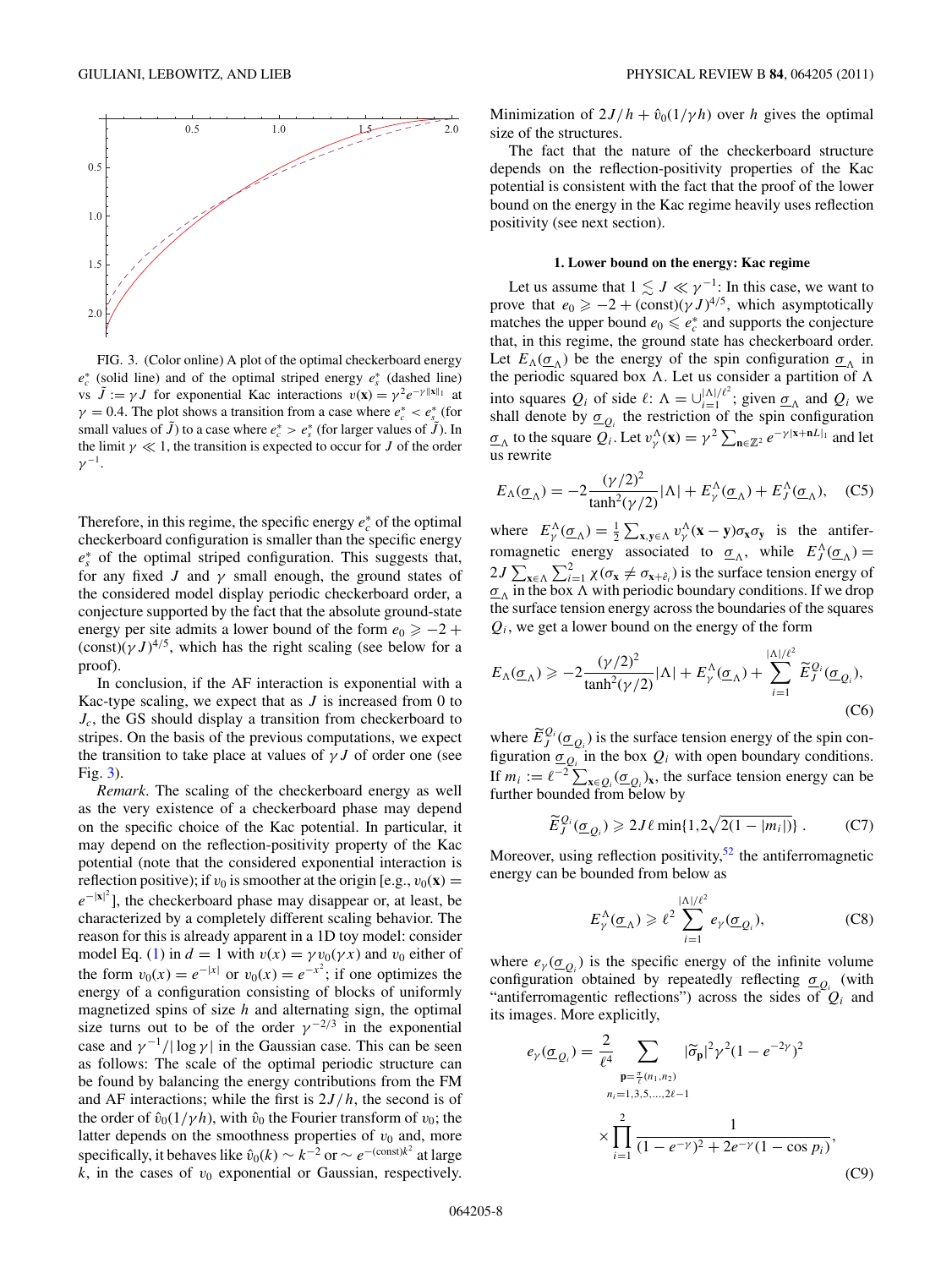<span id="page-8-0"></span>where  $\widetilde{\sigma}_{\mathbf{p}} := \sum_{\mathbf{x} \in Q_i} \sigma_{\mathbf{x}} e^{-i\mathbf{p}\mathbf{x}}$ . Using the fact that, for all  $\varepsilon > 0$ ,

$$
|\tilde{\sigma}_{\mathbf{p}}|^2 \geq \frac{4(1-\varepsilon)}{(1-\cos p_1)(1-\cos p_2)} - \frac{1}{\varepsilon} \ell^4 (1-|m_i|)^2, \quad (C10)
$$

we get

$$
e_{\gamma}(\underline{\sigma}_{Q_i}) \geq (1 - \varepsilon)e_{\gamma}(\underline{1}_{Q_i}) - (\text{const})\frac{1}{\varepsilon}(1 - |m_i|)^2(\gamma \ell)^4,
$$
\n(C11)

where  $e_{\gamma}(\underline{1}_{Q_i})$  is the antiferromagnetic energy per site of the checkerboard configuration with tiles of side  $\ell$ . Note that  $e_{\gamma}(\underline{1}_{Q_i})$  scales as  $(\text{const})(\gamma \ell)^4$  in the regime under consideration and for  $\ell \gg 1$ ; moreover, it can be bounded from below by  $\bar{C}(\gamma \ell)^4$  for a suitable constant  $\bar{C}$ . Optimizing over *ε*, we get

$$
e_{\gamma}(\underline{\sigma}_{Q_i}) \geq e_{\gamma}(\underline{1}_{Q_i}) - c(1 - |m_i|)(\gamma \ell)^4 \qquad (C12)
$$

for a suitable constant *c*. Combining all the previous bounds, we find that  $E_{\Lambda}(\underline{\sigma}_{\Lambda}) + 2(\gamma/2)^2 \tanh^{-2}(\gamma/2) |\Lambda|$  can

- 1A. Giuliani, J. L. Lebowitz, and E. H. Lieb, [Phys. Rev. B](http://dx.doi.org/10.1103/PhysRevB.74.064420) **74**, 064420 [\(2006\).](http://dx.doi.org/10.1103/PhysRevB.74.064420)
- 2A. Giuliani, J. L. Lebowitz, and E. H. Lieb, [Phys. Rev. B](http://dx.doi.org/10.1103/PhysRevB.76.184426) **76**, 184426 [\(2007\).](http://dx.doi.org/10.1103/PhysRevB.76.184426)
- <sup>3</sup>A. Giuliani, J. L. Lebowitz, and E. H. Lieb, [Commun. Math. Phys.](http://dx.doi.org/10.1007/s00220-008-0589-z) **286**[, 163 \(2009\).](http://dx.doi.org/10.1007/s00220-008-0589-z)
- 4A. Giuliani, J. L. Lebowitz, and E. H. Lieb, [Phys. Rev. B](http://dx.doi.org/10.1103/PhysRevB.80.134420) **80**, 134420 [\(2009\).](http://dx.doi.org/10.1103/PhysRevB.80.134420)
- 5P. Ball, *The Self-Made Tapestry: Pattern Formation in Nature* (Oxford University Press, New York, 2001).
- 6J. Choi, J. Wu, C. Won, Y. Z. Wu, A. Scholl, A. Doran, T. Owens, and Z. Q. Qiu, Phys. Rev. Lett. **98**[, 207205 \(2007\).](http://dx.doi.org/10.1103/PhysRevLett.98.207205)
- <sup>7</sup>K. De'Bell, A. B. Mac Issac, and J. P. Whitehead, [Rev. Mod. Phys.](http://dx.doi.org/10.1103/RevModPhys.72.225) **72**[, 225 \(2000\).](http://dx.doi.org/10.1103/RevModPhys.72.225)
- 8V. J. Emery and S. A. Kivelson, [Phys. C \(Amsterdam\)](http://dx.doi.org/10.1016/0921-4534(93)90581-A) **209**, 597 [\(1993\).](http://dx.doi.org/10.1016/0921-4534(93)90581-A)
- 9J. Maclennan and M. Seul, [Phys. Rev. Lett.](http://dx.doi.org/10.1103/PhysRevLett.69.2082) **69**, 2082 (1992).
- 10J. A. Robertson, S. A. Kivelson, E. Fradkin, A. C. Fang, and A. Kapitulnik, Phys. Rev. B **74**[, 134507 \(2006\).](http://dx.doi.org/10.1103/PhysRevB.74.134507)
- <sup>11</sup>N. Saratz, A. Lichtenberger, O. Portmann, U. Ramsperger, A. Vindigni, and D. Pescia, Phys. Rev. Lett. **104**[, 077203 \(2010\).](http://dx.doi.org/10.1103/PhysRevLett.104.077203)
- 12M. Seul and D. Andelman, Science **267**[, 476 \(1995\).](http://dx.doi.org/10.1126/science.267.5197.476)
- 13B. Spivak and S. A. Kivelson, [Ann. Phys. \(NY\)](http://dx.doi.org/10.1016/j.aop.2005.12.002) **321**, 2071 (2006).
- 14A. D. Stoycheva and S. J. Singer, [Phys. Rev. Lett.](http://dx.doi.org/10.1103/PhysRevLett.84.4657) **84**, 4657 (2000).
- 15J. Wu, J. Choi, C. Won, Y. Z. Wu, A. Scholl, A. Doran, Chanyong Hwang, and Z. Q. Qiu, Phys. Rev. B **79**[, 014429 \(2009\).](http://dx.doi.org/10.1103/PhysRevB.79.014429)
- 16S. Kondo and T. Miura, Science **329**[, 1616 \(2010\).](http://dx.doi.org/10.1126/science.1179047)
- 17A. M. Turing, [Philos. Trans. R. Soc. London B](http://dx.doi.org/10.1098/rstb.1952.0012) **237**, 3 (1952).
- 18S. A. Cannas, M. F. Michelon, D. A. Stariolo, and F. A. Tamarit, Phys. Rev. B **73**[, 184425 \(2006\).](http://dx.doi.org/10.1103/PhysRevB.73.184425)
- 19S. A. Pighin and S. A. Cannas, Phys. Rev. B **75**[, 224433 \(2007\).](http://dx.doi.org/10.1103/PhysRevB.75.224433)
- 20E. Rastelli, S. Regina, and A. Tassi, Phys. Rev. B **73**[, 144418 \(2006\).](http://dx.doi.org/10.1103/PhysRevB.73.144418)
- 21R. Czech and J. Villain, [J. Phys. Condens. Matter](http://dx.doi.org/10.1088/0953-8984/1/3/013) **1**, 619 (1989).
- 22M. Grousson, G. Tarjus, and P. Viot, [Phys. Rev. E](http://dx.doi.org/10.1103/PhysRevE.62.7781) **62**, 7781 [\(2000\).](http://dx.doi.org/10.1103/PhysRevE.62.7781)

be bounded from below by

$$
\ell^2 \sum_{i=1}^{\lfloor \Delta \rfloor / \ell^2} \left\{ \frac{2J}{\ell} \min\{1, 2\sqrt{2(1 - |m_i|)}\} + [\bar{C} - c(1 - |m_i|)](\gamma \ell)^4 \right\}.
$$
 (C13)

Optimizing over  $m_i$  and  $\ell$  leads to  $\ell = (\text{const})(J\gamma^{-4})^{1/5}$  and

$$
e_0 \ge -2 \frac{(\gamma/2)^2}{\tanh^2(\gamma/2)} |\Lambda| + (\text{const})(\gamma J)^{4/5} \tag{C14}
$$

as desired. The proof of (C14) can be easily adapted to higher dimensions and to cases where the ferromagnetic interaction has finite range rather than being nearest neighbor. On the contrary, the assumption of RP was used in a crucial way and it is likely that, in the presence of more general long-ranged antiferromagnetic interactions, the ground-state energy scales differently with *γ* .

- <sup>23</sup>U. Löw, V. J. Emery, K. Fabricius, and S. A. Kivelson, *[Phys. Rev.](http://dx.doi.org/10.1103/PhysRevLett.72.1918)* Lett. **72**[, 1918 \(1994\).](http://dx.doi.org/10.1103/PhysRevLett.72.1918)
- <sup>24</sup>A. B. MacIsaac, J. P. Whitehead, M. C. Robinson, and K. De'Bell, Phys. Rev. B **51**[, 16033 \(1995\).](http://dx.doi.org/10.1103/PhysRevB.51.16033)
- 25Z. Nussinov, e-print [arXiv:cond-mat/0105253.](http://arXiv.org/abs/arXiv:cond-mat/0105253)
- 26P. Politi, Comments Cond. Matter Phys. **18**, 191 (1998).
- <sup>27</sup>A. DeSimone, R. V. Kohn, F. Otto, and S. Müller, in *The Science of Hysteresis II: Physical Modeling, Micromagnetics, and Magnetization Dynamics*, edited by G. Bertotti and I. Mayergoyz (Elsevier, New York, 2001), pp. 269–381.
- 28C. B. Muratov, [Commun. Math. Phys.](http://dx.doi.org/10.1007/s00220-010-1094-8) **299**, 45 (2010).
- <sup>29</sup> Ar. Abanov, V. Kalatsky, V. L. Pokrovsky, and W. M. Saslow, *[Phys.](http://dx.doi.org/10.1103/PhysRevB.51.1023)* Rev. B **51**[, 1023 \(1995\).](http://dx.doi.org/10.1103/PhysRevB.51.1023)
- 30D. G. Barci and D. A. Stariolo, Phys. Rev. B **79**[, 075437 \(2009\).](http://dx.doi.org/10.1103/PhysRevB.79.075437)
- 31S. A. Brazovskii, Zh. Eksp. Teor. Fiz. **68**, 175 (1975) [Sov. Phys. JETP **41**, 85 (1975)].
- 32A. B. Kashuba and V. L. Pokrovsky, [Phys. Rev. B](http://dx.doi.org/10.1103/PhysRevB.48.10335) **48**, 10335 [\(1993\).](http://dx.doi.org/10.1103/PhysRevB.48.10335)
- 33V. J. Emery, E. Fradkin, S. A. Kivelson, and T. C. Lubensky, [Phys.](http://dx.doi.org/10.1103/PhysRevLett.85.2160) Rev. Lett. **85**[, 2160 \(2000\).](http://dx.doi.org/10.1103/PhysRevLett.85.2160)
- 34J. Lorenzana, C. Castellani, and C. Di Castro, [Phys. Rev. B](http://dx.doi.org/10.1103/PhysRevB.64.235127) **64**, [235127 \(2001\);](http://dx.doi.org/10.1103/PhysRevB.64.235127) **64**[, 235128 \(2001\).](http://dx.doi.org/10.1103/PhysRevB.64.235128)
- 35C. B. Muratov, Phys. Rev. E **66**[, 066108 \(2002\).](http://dx.doi.org/10.1103/PhysRevE.66.066108)
- 36C. Ortix, J. Lorenzana, and C. Di Castro, [Phys. Rev. Lett.](http://dx.doi.org/10.1103/PhysRevLett.100.246402) **100**, [246402 \(2008\).](http://dx.doi.org/10.1103/PhysRevLett.100.246402)
- 37O. Portmann, A. Golzer, N. Saratz, O. V. Billoni, D. Pescia, and A. Vindigni, Phys. Rev. B **82**[, 184409 \(2010\).](http://dx.doi.org/10.1103/PhysRevB.82.184409)
- 38P. C. Hohenberg and J. B. Swift, Phys. Rev. E **52**[, 1828 \(1995\).](http://dx.doi.org/10.1103/PhysRevE.52.1828)
- 39Y. Shiwa, J. Stat. Phys. **124**[, 1207 \(2006\).](http://dx.doi.org/10.1007/s10955-006-9080-4)
- 40F. Cinti, O. Portmann, D. Pescia, and A. Vindigni, [Phys. Rev. B](http://dx.doi.org/10.1103/PhysRevB.79.214434) **79**, [214434 \(2009\).](http://dx.doi.org/10.1103/PhysRevB.79.214434)
- 41G. A. Gehring and M. Keskin, [J. Phys. Condens. Matter](http://dx.doi.org/10.1088/0953-8984/5/44/007) **5**, L581 [\(1993\).](http://dx.doi.org/10.1088/0953-8984/5/44/007)
- 42A. Vindigni, N. Saratz, O. Portmann, D. Pescia, and P. Politi, [Phys.](http://dx.doi.org/10.1103/PhysRevB.77.092414) Rev. B **77**[, 092414 \(2008\).](http://dx.doi.org/10.1103/PhysRevB.77.092414)